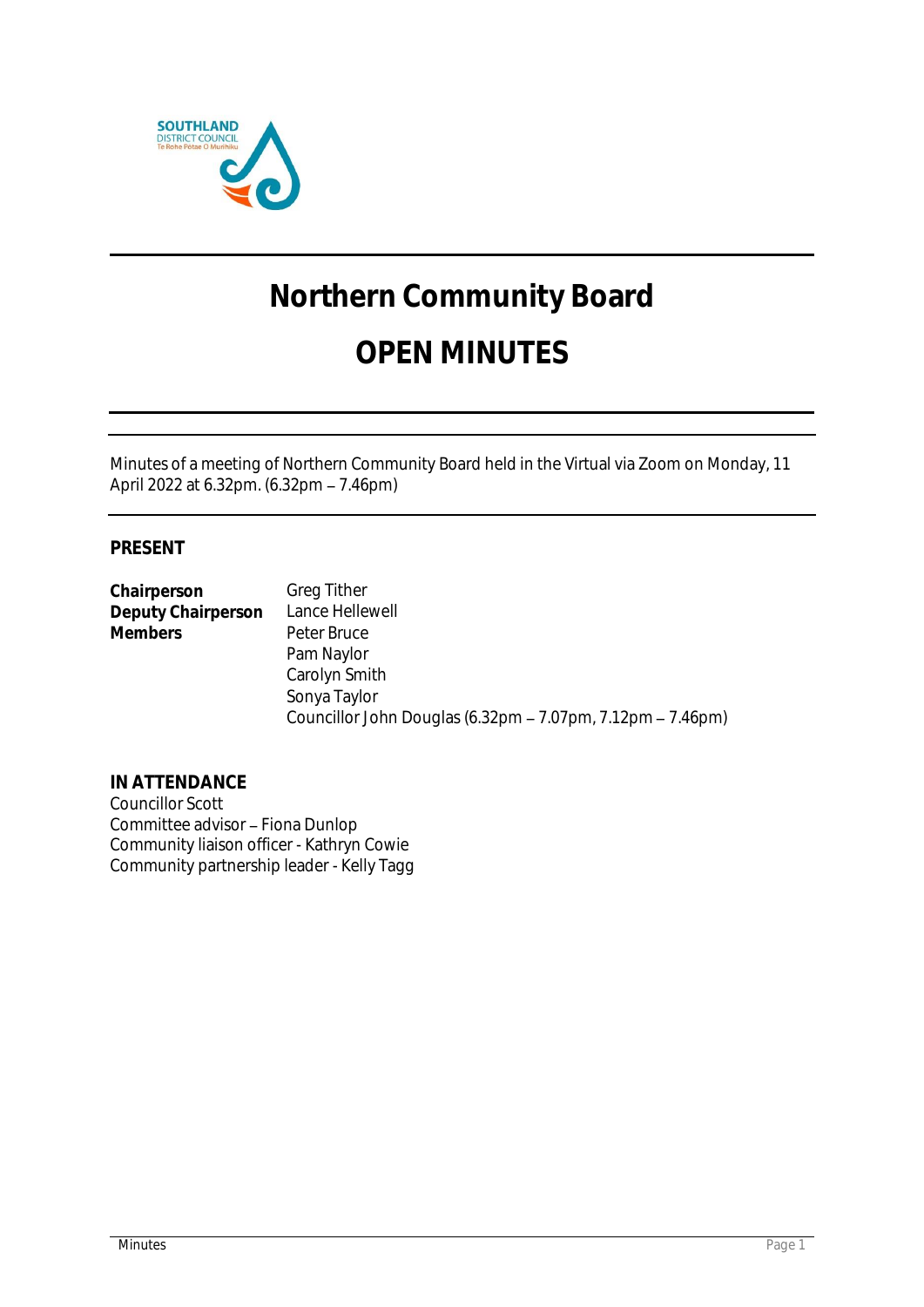

#### **1 Apologies**

There were no apologies.

**2 Leave of absence** 

At the close of the agenda no requests for leave of absence had been received.

There were no requests for leave of absence.

**3 Conflict of interest**

There were no conflicts of interest declared.

**4 Public forum**

Peter Wilkinson representing the Northern Pool committee address the meeting in relation to item 7.2 - Northern swimming pool rate consultation.

**5 Extraordinary/urgent items**

There were no extraordinary/urgent items.

#### **6 Confirmation of minutes**

#### **Resolution**

Moved Deputy Chairperson Hellewell, seconded Carolyn Smith **and resolved:**

**That the Northern Community Board confirms the minutes of the meeting held on 21 February 2022 as a true and correct record of that meeting.**

#### **Reports**

**7.1 Project scope confirmation - 2022/2023 locally funded projects**

**Record No: R/22/2/6167**

Community facilities manager – Mark Day was in attendance for this item.

Mr Day advised that the purpose of the report was to seek approval from the Northern Community Board for the scope of the locally funded projects within their board area that will be delivered in the 2022/2023 financial year.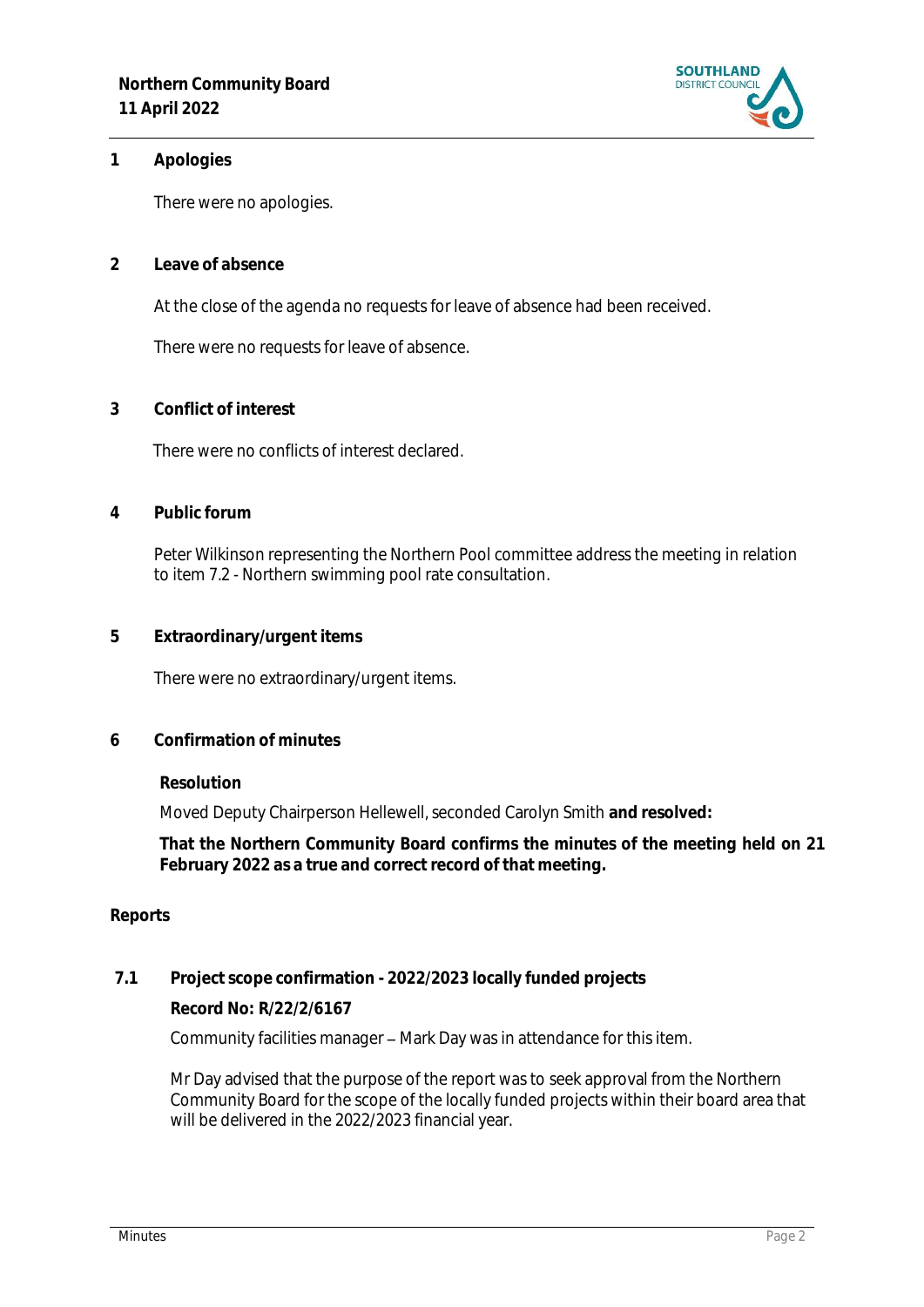

The Board noted that the Northern community have a number of community funded projects that have been approved in the Long Term Plan to be delivered in the 2022/2023 financial year.

During discussion on the report, the Board advised that they would like to seek further funding from the open spaces budget for the Lumsden recreation reserve playground equipment replacement project.

#### **Resolution**

Moved Pam Naylor, seconded Peter Bruce **recommendations a to d and a new e (as indicated) and resolved:**

**That the Northern Community Board:**

- a) **Receives the report titled "Project scope confirmation 2022/2023 locally** funded projects" dated 24 March 2022.
- **b) Determines that this matter or decision be recognised as not significant in terms of section 76 of the Local Government Act 2002.**
- **c) Determines that it has complied with the decision-making provisions of the Local Government Act 2002 to the extent necessary in relation to this decision; and in accordance with section 79 of the act determines that it does not require further information, further assessment of options or further analysis of costs and benefits or advantages and disadvantages prior to making a decision on this matter.**
- **d) Agrees to approve the scope of the projects identified in the attachments to this report:**
	- **Five Rivers Hall internal maintenance code P-10561**
	- Garston Information kiosk panel upgrade code P-10951
	- Garston Village Green playground equipment replacement code P-**10764**
	- Lumsden Recreation reserve playground equipment replacement **code P-10766.**

**New e) Agrees to seek further funding from the open spaces budget for the Lumsden recreation reserve playground equipment replacement project.**

**7.3 Garston static railway display - purchase of railway wagons - unbudgeted expenditure request**

#### **Record No: R/22/4/12935**

Community partnership leader - Kelly Tagg was in attendance for this item.

Mrs Tagg advised that the purpose of the report was for the Board to approve unbudgeted expenditure in the amount of \$4,347.83 (plus GST) to facilitate the outright purchase of two railway wagons that are currently being used as part of the Garston static railway display.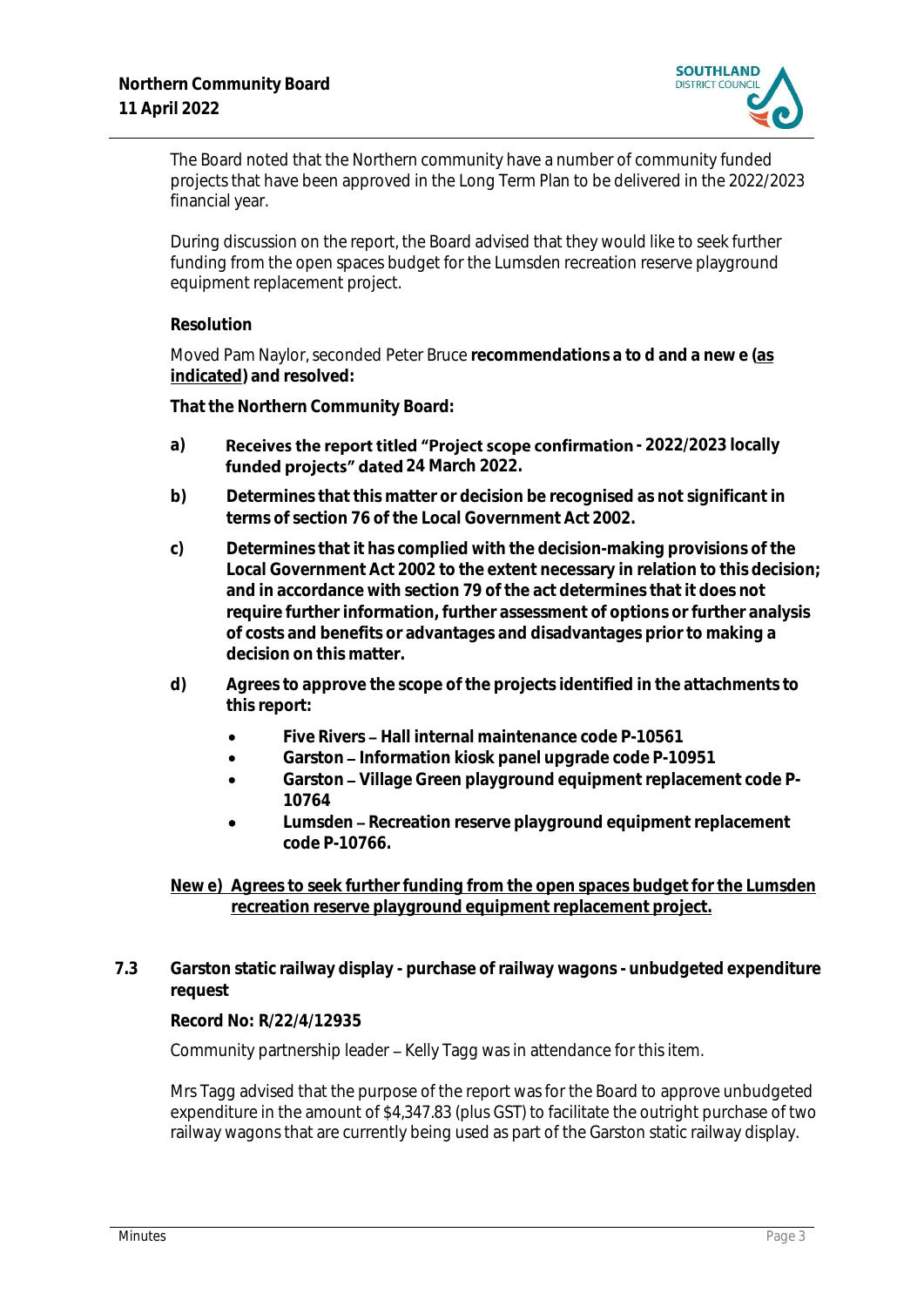

The Board noted that in 2013 the former Garston Community Development Area Subcommittee carried out a project to establish a static railway display at the village green in Garston and at that time the loan of wagons for the display was arranged with the owner.

Mrs Tagg further advised that the owner now wishes to sell the wagons and was seeking to secure the future of these assets as part of the permanent display in Garston.

#### **Resolution**

Moved Pam Naylor, seconded Carolyn Smith **and resolved:**

**That the Northern Community Board:**

- a) **receives the report titled "Garston static railway display purchase of railway** wagons - **unbudgeted expenditure request" dated** 5 April 2022.
- **b) determines that this matter or decision be recognised as not significant in terms of Section 76 of the Local Government Act 2002.**
- **c) determines that it has complied with the decision-making provisions of the Local Government Act 2002 to the extent necessary in relation to this decision; and in accordance with Section 79 of the act determines that it does not require further information, further assessment of options or further analysis of costs and benefits or advantages and disadvantages prior to making a decision on this matter.**
- **d) agrees to approve unbudgeted expenditure in the amount of \$4,347.83 (plus GST) for the purchase of two railway wagons that are currently being used in the Garston static railway display, to be funded from the Garston special projects reserve.**

#### **7.2 Northern swimming pool rate consultation**

**Record No: R/22/3/12521**

Community partnership leader – Kelly Tagg was in attendance for this item.

Mrs Tagg advised that the purpose of the report wasto advise the board of the results of the recent community consultation that took place in relation to the possible implementation of a new swimming pool rate for the Northern Community Board area.

The Board noted that the Northern Southland and Mossburn Pool Committees made presentations to the board at their meeting on 22 November 2021 seeking ongoing funding assistance to help with pool operating costs to keep the pools open.

Mrs Tagg further advised that the options consulted on for the pool rate were:

- Option 1 establish a new separate targeted Northern community pool rate across all properties in the Northern Community Board area.
- Option 2 establish a new separate targeted Northern community pool rate across a selection of properties in the Lumsden, Mossburn and Five Rivers hall rating boundaries.
- Option 3 do not establish a new separate targeted Northern community pool rate.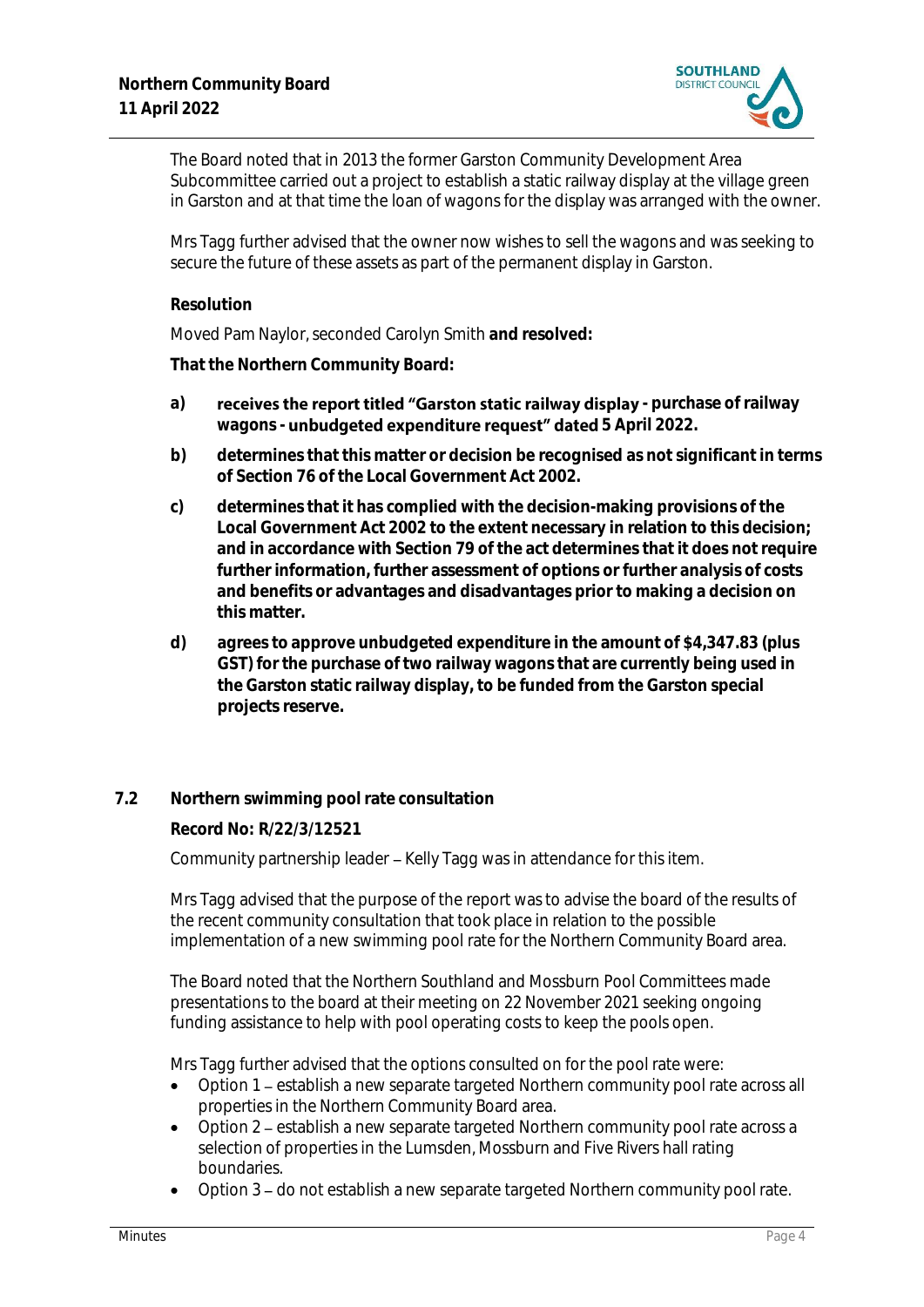

The Board also noted that the feedback from the consultation on the boundary options was 51% in favour of option one and 49% in favour of option two.

(During discussion Councillor Douglas left the meeting at 7.07pm.)

**Resolution**

Moved Chairperson Tither, seconded Pam Naylor **and resolved:**

**That the Northern Community Board:**

- a) receives the report titled "Northern swimming pool rate consultation" dated 6 **April 2022.**
- **b) determines that this matter or decision be recognised as not significant in terms of Section 76 of the Local Government Act 2002.**
- **c) determines that it has complied with the decision-making provisions of the Local Government Act 2002 to the extent necessary in relation to this decision; and in accordance with Section 79 of the act determines that it does not require further information, further assessment of options or further analysis of costs and benefits or advantages and disadvantages prior to making a decision on this matter.**
- **d) recommends to Council that it establish a new separate targeted Northern pool rate for the year commencing 1 July 2022 as follows:**

| Targeted rate  | Basis of rate           | Revenue (GST |
|----------------|-------------------------|--------------|
|                |                         | inclusive)   |
| Northern       | Fixed amount per SUIP   | \$17,825     |
| community pool | across the ratepayers   |              |
| rate           | who live within the     |              |
|                | Lumsden, Mossburn &     |              |
|                | Five Rivers hall rating |              |
|                | boundaries              |              |

Carolyn Smith requested that her dissenting vote be recorded.

(Councillor Douglas returned to the meeting at 7.12pm.)

**7.4 Community leadership report**

**Record No: R/22/3/12476**

Community partnership leader - Kelly Tagg was in attendance for this item.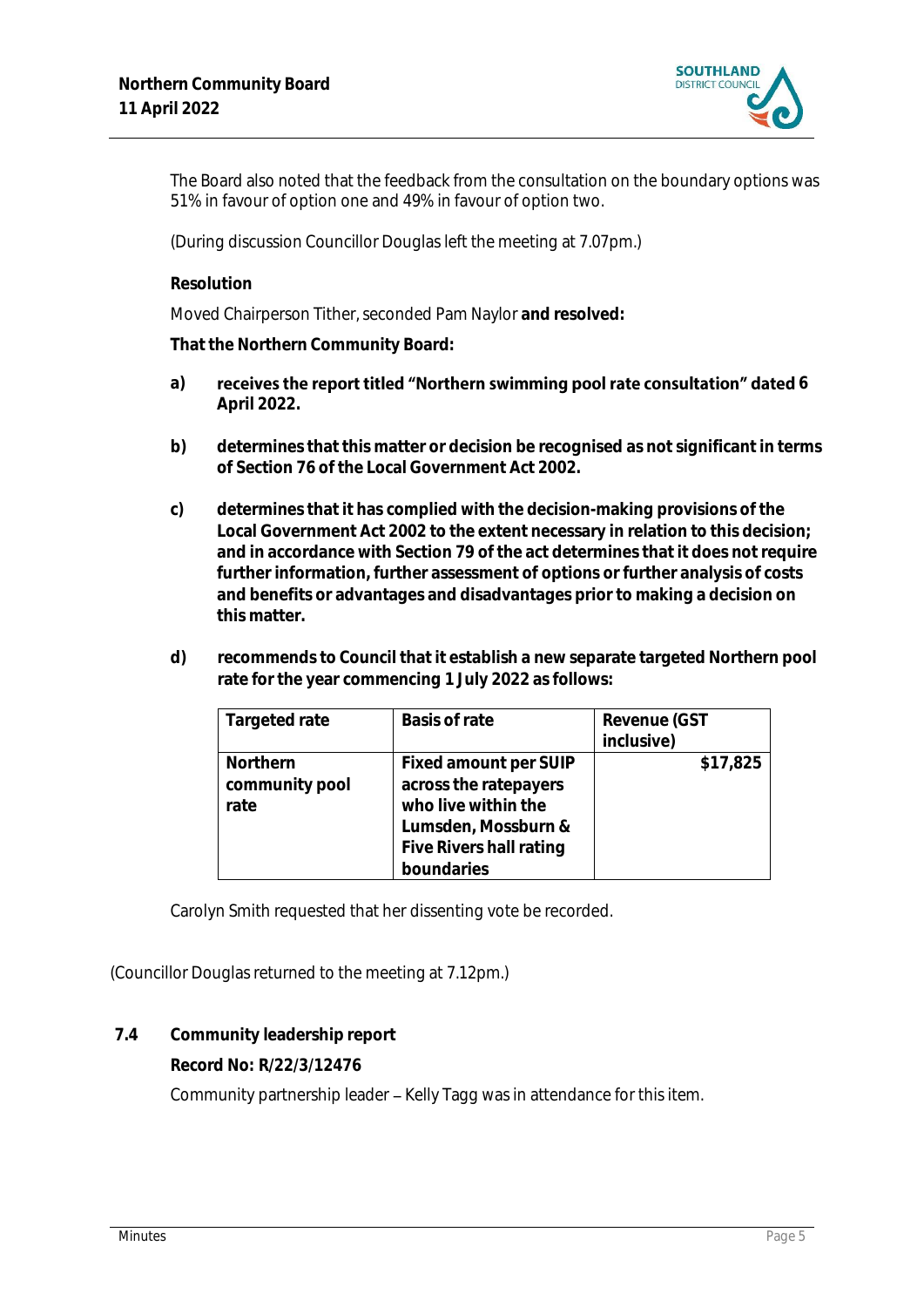

#### **Resolution**

Moved Sonya Taylor, seconded Pam Naylor **and resolved:**

**That the Northern Community Board:**

#### a) **receives the report titled "Community leadership report" dated 4 April 2022.**

#### **7.5 Operational Report for Northern Community Board**

**Record No: R/22/2/5420**

Community partnership leader – Kelly Tagg was in attendance for this item.

The Board advised that they would like the Around the Mountains Cycle Trail Trust to attend a meeting an update them on the trail.

**Resolution**

Moved Carolyn Smith, seconded Deputy Chairperson Hellewell **and resolved:**

**That the Northern Community Board:**

#### Receives the report titled "Operational Report for Northern Community **a) Board" dated 4 April 2022.**

**7.6 Council report**

**Record No: R/22/3/12047**

Councillor Douglas took the Board through the Council report.

**Resolution**

Moved Pam Naylor, seconded Sonya Taylor **and resolved:**

**That Northern Community Board:**

#### a) **Receives the report titled "Council report" dated 4 April 2022.**

**7.7 Chairperson's report**

**Record No: R/22/3/10944**

Chair Tither was in attendance for this item.

He updated the Board on the following:

- Lumsden township would be requiring seven FlagTrax fittings plus seven each of flags for Anzac Day, Easter, Christmas, Cycle & Celebrate.
- Feedback had been received from citizens regarding the untidy state of the town's gardens. It was explained that there is a new garden plan being put into place, and that this may need to be advertised to our rate payers.